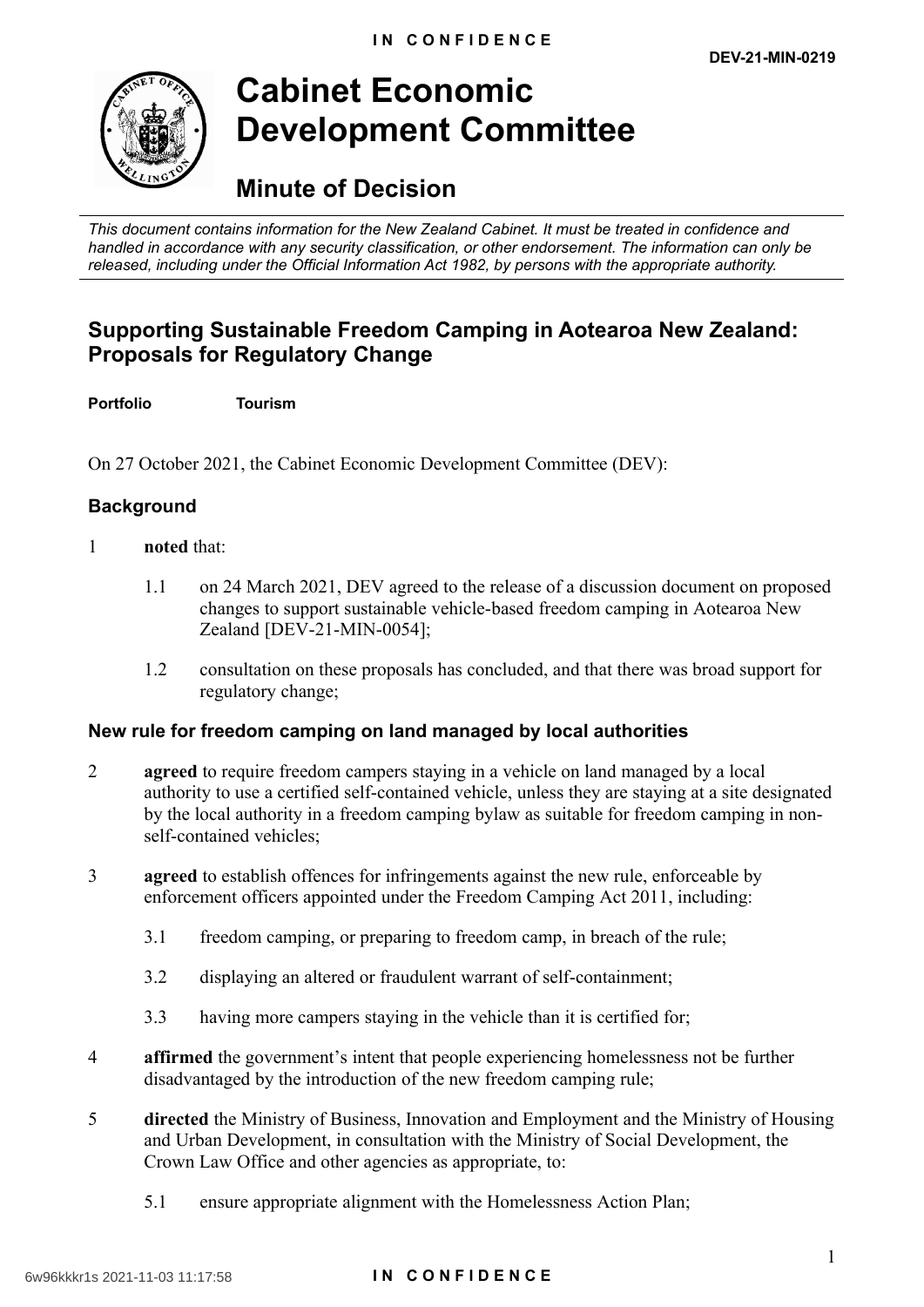#### **IN CONFIDENCE**

- 5.2 ensure there is appropriate guidance to support freedom camping enforcement authorities to continue applying discretion to avoid infringing people experiencing homelessness, and to provide information on suitable supports;
- 5.3 report back to relevant Ministers on these matters;

#### **Regulatory system for self-containment of vehicles**

- 6 **agreed** to establish a light-touch regulatory system for self-containment of vehicles;
- 7 **agreed** that the Plumbers, Gasfitters and Drainlayers Board become the regulator, and be provided with appropriate additional powers and functions to provide oversight of the selfcontainment of vehicles;
- 8 **agreed** that the regulator will approve certification authorities based on criteria to be specified in regulations;
- 9 **agreed** that certification authorities will appoint or recognise vehicle inspectors based on competency requirements to be specified in regulations;
- 10 **agreed** that vehicle inspectors will that check vehicles have met minimum mandatory requirements for self-containment, to be specified in regulations;
- 11 **agreed** that the regulator will establish and maintain a register of self-contained vehicles;
- 12 **agreed** that the regulator be entitled to obtain, upon request, information from the Motor Vehicle Register about the name and contact details of the current owner of a specific motor vehicle to enable it to carry out auditing and compliance functions;
- 13 **agreed** that certification authorities will issue four-year warrant cards and certificates of self-containment for vehicles that pass checks, and will maintain records, including entering the certification details in the register;
- 14 **agreed** to establish associated offences and penalties for certification authorities, which will be aligned with the relevant disciplinary and other offences set out in the Plumbers, Gasfitters, and Drainlayers Act 2006;
- 15 **agreed** that the costs of the regulatory functions will be fully recovered from regulated parties through:
	- 15.1 a fee for one-off processing of applications for approval as a certification authority;
	- 15.2 a levy paid by vehicle owners at the time a new self-containment warrant is issued, collected by certification authorities and paid to the regulator;
- 16 **agreed** to create regulation-making powers to prescribe criteria, processes, forms, fees, levies and related matters to give effect to the new regime;

#### **Requiring self-contained vehicles to have a fixed toilet**

17 **agreed** that the regulatory requirements for a vehicle to be certified self-contained exclude portable toilets and require the toilet to be fixed within the vehicle;

#### **Strengthening the infringement regime and extending it to other Crown land**

18 **agreed** to the introduction of a tiered system for freedom camping infringement fees, with tiers of \$200, \$400, \$600, \$800 and \$1,000;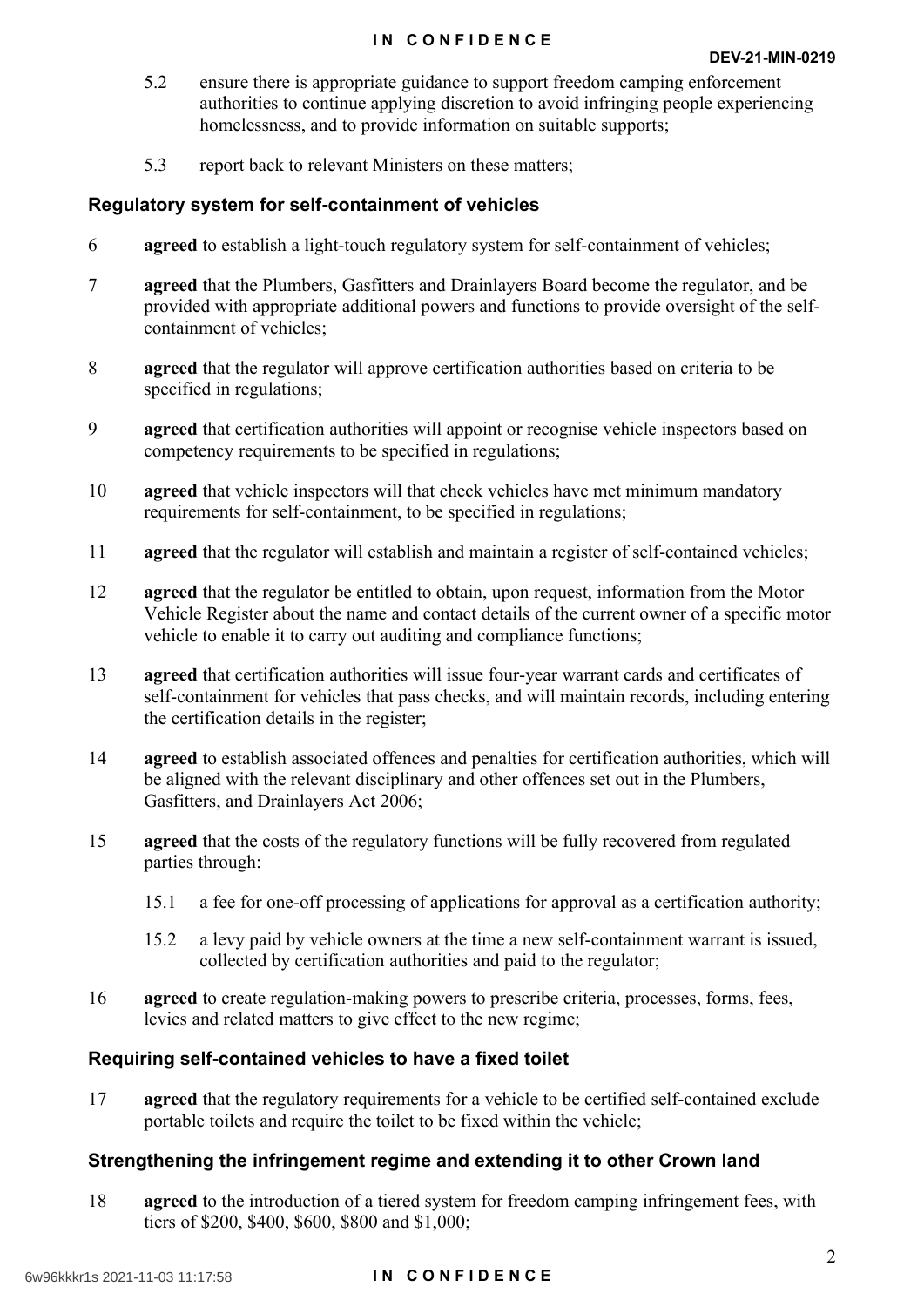- 19 **noted** that the relevant tiers for offences will be determined as part of developing regulations;
- 20 **agreed** that rental companies be liable for payment of infringements issued to them as the registered vehicle owner, by removing their ability to transfer liability for freedom camping infringements to hirers, but retaining their ability to debit the hirer's credit card after first sending them a copy of the infringement notice;
- 21 **noted** that hirers' rights to challenge the issuing of the infringement notice with the enforcement authority will be preserved;
- 22 **agreed** that enforcement authorities be enabled to email freedom camping infringement notices;
- 23 **agreed** that the payment and reminder periods for freedom camping infringements be reduced from 28 days each to 14 days each;
- 24 **agreed** that regulation of camping on land administered by Waka Kotahi and Land Information New Zealand be enabled under the Freedom Camping Act 2011;
- 25 **agreed** that the relevant local authority will be empowered to define, in its freedom camping bylaw, areas of land administered by Waka Kotahi that are deemed as local authority areas for the purposes of the Freedom Camping Act 2011, subject to Waka Kotahi giving consent and provided it is not inconsistent with the use of the land;
- 26 **noted** that areas of Waka Kotahi land deemed local authority areas will be subject to the new rule described in paragraph 2 above, prohibitions or restrictions specified in a bylaw, and offences under the Act or the bylaw;
- 27 **agreed** that freedom camping be prohibited on land administered by Land Information New Zealand, except where the statutory decision-maker in respect of the land has made a notice that defines an area where freedom camping may occur and which may also prescribe restrictions on freedom camping;
- 28 **agreed** to require freedom campers staying in a vehicle on land administered Land Information New Zealand to use a certified self-contained vehicle, unless staying at a site designated in the notice as suitable for freedom camping in non-self-contained vehicles;
- 29 **agreed** to establish associated offences and penalties in relation to breaches of the new freedom camping provisions on land administered by Land Information New Zealand which are aligned with existing offences in the Freedom Camping Act 2011;
- 30 **agreed** that local authorities be empowered to enforce freedom camping offences on land administered by Waka Kotahi and to retain any associated revenue;
- 31 **agreed** that Land Information New Zealand be empowered to appoint enforcement officers under the Freedom Camping Act 2011;

#### **Transitional arrangements**

- 32 **agreed** that the new rule described in paragraph 2 above will come into effect as soon as the Bill is enacted;
- 33 **agreed** that, from 18 months after enactment of the Bill, rented self-contained vehicles used for freedom camping must meet the new regulatory requirements and display a warrant issued by a certification authority;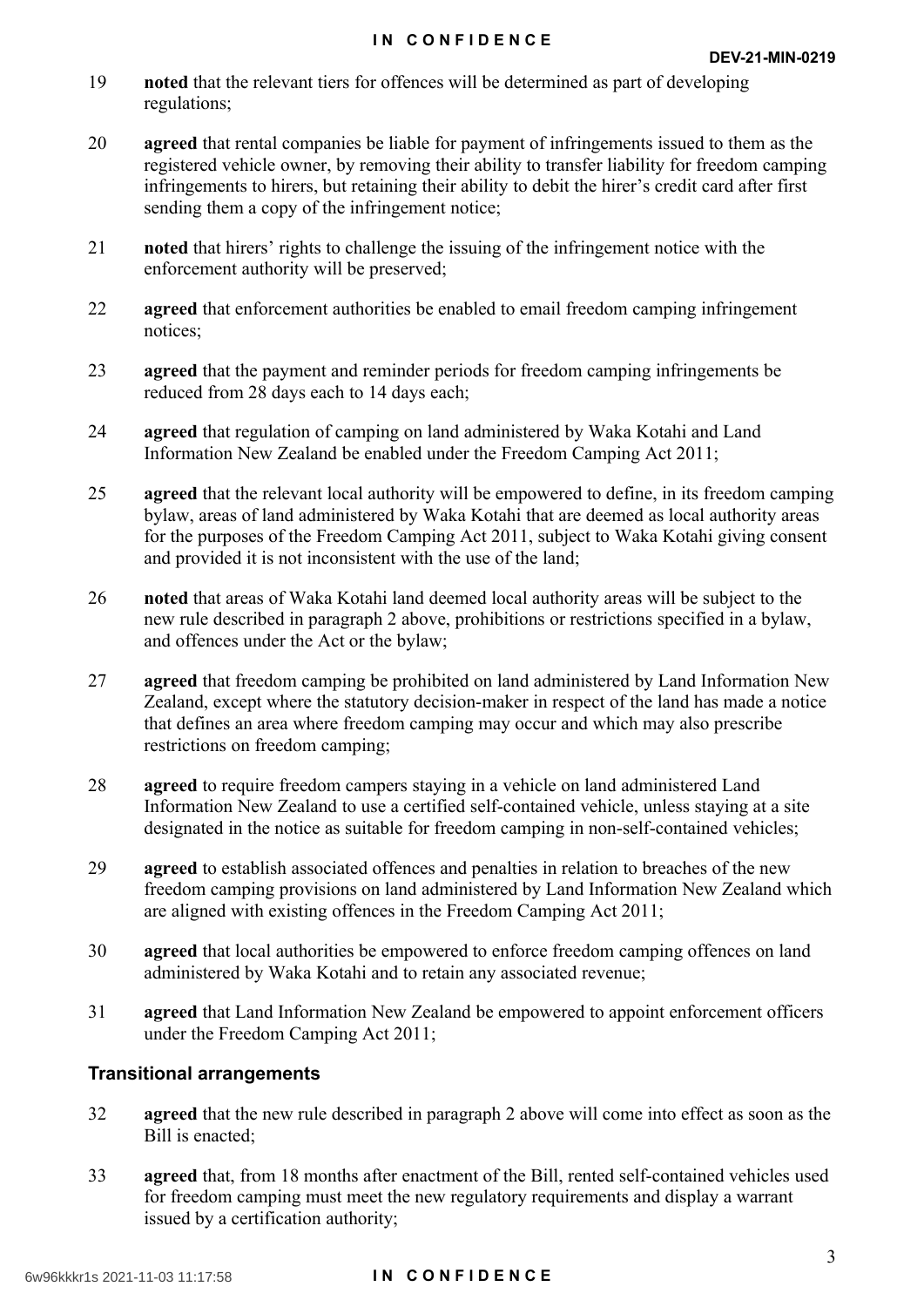#### **IN CONFIDENCE**

- 34 **agreed** that, from two years after enactment of the Bill, privately owned self-contained vehicles used for freedom camping must meet the new regulatory requirements and display a warrant issued by a certification authority;
- 35 **agreed** that, during the period between enactment of the Bill and the new requirements becoming mandatory, evidence the vehicle is self-contained for the purpose of the new rule described in paragraph 2 above or a Department of Conservation freedom camping notice will be provided by either of:
	- 35.1 a warrant issued under the New Zealand Standard for the self-containment of motor caravans and caravans (NZS 5465:2001), provided the date of issue is no later than six months after regulations have been made prescribing requirements for a certification authority to issue a warrant; or
	- 35.2 a warrant issued by a certification authority;
- 36 **agreed** that, as soon as the Bill is enacted, a vehicle may not be certified self-contained under NZS 5465:2001 if it has a portable toilet;
- 37 **agreed** to enable the transition dates to be extended by Order in Council;

#### **Financial implications**

- 38 **agreed** to provide \$10 million to support activities that will ensure a smoother transition from the existing freedom camping system to the new rules and regulations;
- 39 **agreed** that the \$10 million be funded from a one-off reprioritisation from Tourism New Zealand 2021/22 funds;
- 40 **approved** the following changes to appropriations, with the corresponding impact on the operating balance:

|                                                                                                                                    | $\text{Sm}-\text{increase}/(\text{decrease})$ |         |         |         |                                |
|------------------------------------------------------------------------------------------------------------------------------------|-----------------------------------------------|---------|---------|---------|--------------------------------|
| Vote Business, Science and<br><b>Innovation</b><br><b>Minister of Tourism</b>                                                      | 2021/22                                       | 2022/23 | 2023/24 | 2024/25 | $2025/26$ &<br><b>Outyears</b> |
| Non-Departmental Output Expense:<br>Tourism: Marketing New Zealand as<br>a Visitor Destination<br><i>(funded by revenue Crown)</i> | (10.000)                                      |         |         |         |                                |
| Multi-Category Expenses and Capital<br>Expenditure:                                                                                |                                               |         |         |         |                                |
| Tourism Facilities MCA                                                                                                             |                                               |         |         |         |                                |
| Non-Departmental Other Expense:                                                                                                    |                                               |         |         |         |                                |
| Tourism Facilities Department<br><b>Grants</b><br><i>(funded by revenue Crown)</i>                                                 |                                               | 5.000   | 5.000   |         |                                |
| <b>Total</b>                                                                                                                       | (10.000)                                      | 5.000   | 5.000   |         |                                |

41 **agreed** that the changes to appropriations for 2021/22 above be included in the 2021/22 Supplementary Estimates and that, in the interim, the increase be met from Imprest Supply;